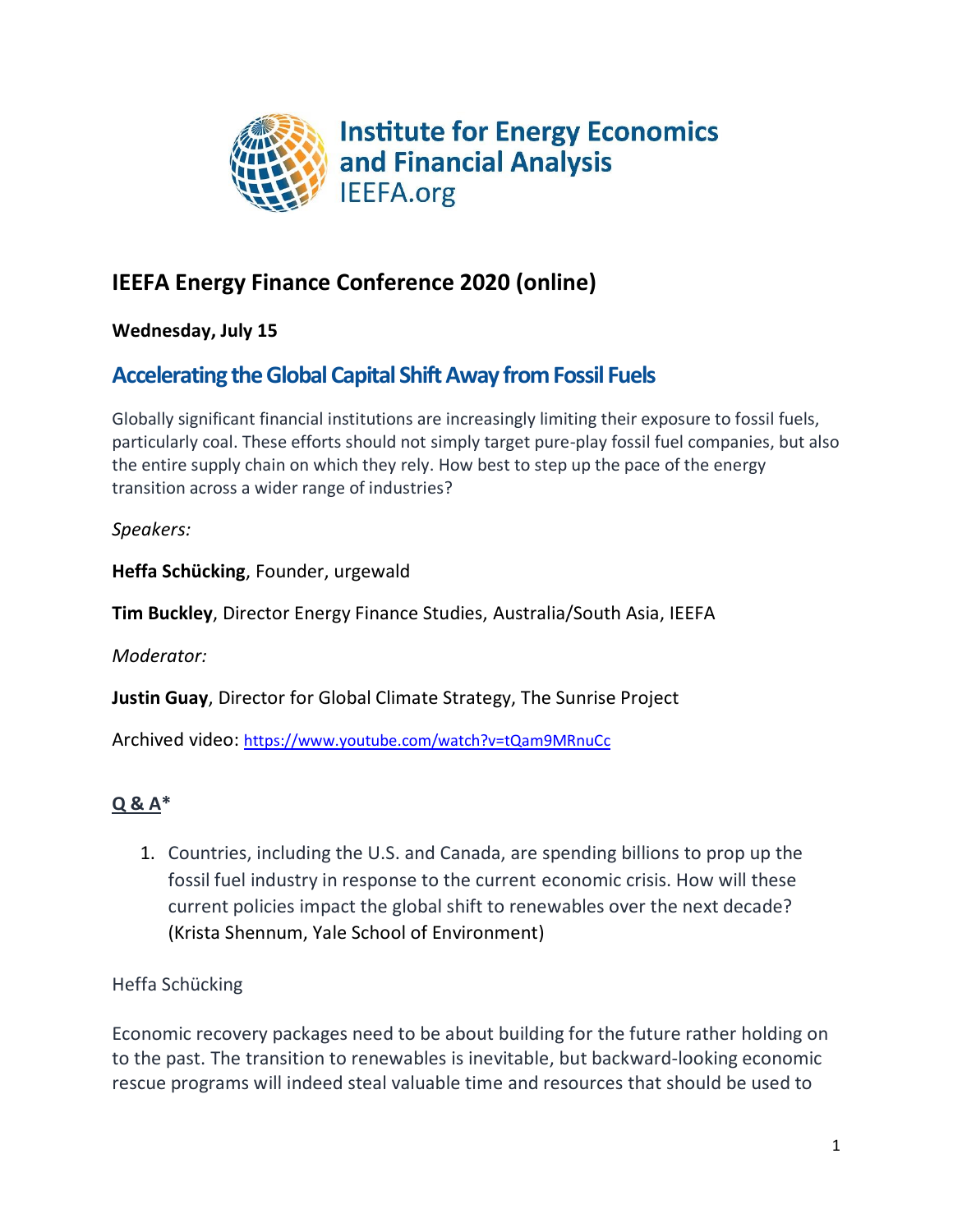speed up the energy transition. We therefore need to challenge all efforts to prop up fossil fuel industries with public money.

#### Tim Buckley

The Government can slow the progress, but the technology shift is inevitable, and unstoppable. The government can waste huge amounts of taxpayer monies, but it won't change the end result, but it will encourage more stranded assets and a more costly transition. In the end, this is a global race, China totally knows that, and any delay by North America just plays into China's hand, giving them more time to win this new industrial revolution, with all the benefits of new technology, investment, exports and employment that come with it. Elon Musk gets it, and that is why China's leadership are embracing him, and Telsa, and getting him so well set up in China. That lets them copy all his brilliant ideas, easier and faster than if he is sitting in America.

2. I've read in several places that there is a looming debt crisis in the oil/gas industry. How serious is this debt crisis and how do you see that playing out? (Tyler Comings, Applied Economics Clinic)

### Heffa Schücking

Currently, about half of the corporate bankruptcies in the U.S. are companies from the energy sector and we'll likely see a restructuring in the sector as more and more companies are skidding into financial distress. All this should serve as a warning to the finance industry that investments in fossil fuel companies are high-risk and threaten the profitability of their portfolios.

#### Tim Buckley

There is an absolute looming debt crisis of about US\$500bn of fossil loans swamping the North American banking sector, many of which are already in financial distress. Witness the moves into insolvency of Whiting Petroleum, Murray Energy and Chesapeake Energy, with Peabody not far behind them. Not even the pro-coal Trump Administration could save these companies.

How will this play out? Banks and investors will lose their shirts, workers and communities will be left holding the bag while management will get off scot-free and the circus will continue.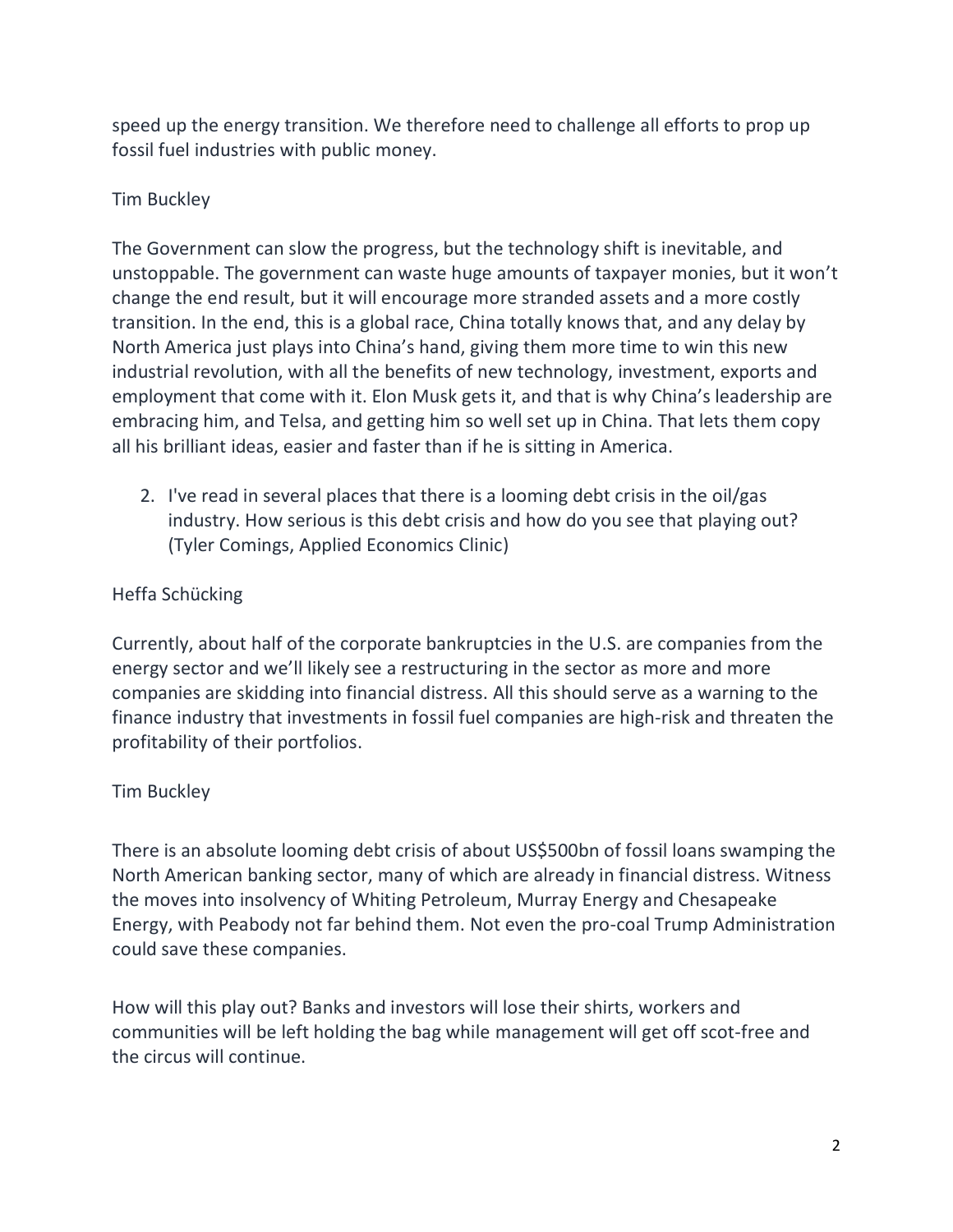But the smart money in places like NextEra Energy and Brookfield Renewable Energy already have proven who will win. Have a look at their share prices.

3. What kind of pressure can we put on global corporates like BlackRock to move even faster? Time is absolutely of the essence! (Neelesh Pandey, Friends of the Earth)

### Heffa Schücking

BlackRock is the world's largest fossil fuel investor, but the bulk of its clients come from North America and Europe. As many of Europe's largest investors have already adopted good policies on coal and tar sands, I think it's important to expand the BlackRock campaign to Europe and address its client base here. And for the US, I think the campaign needs to be broadened to address other major investors and initiate a climate policy "race to the top" within the US investor community.

### Tim Buckley

Time is absolutely of the essence. I am certain technology will win this race. Just as certain as Heffa is that we won't win in time. Unfortunately, we are both going to be right.

So, work harder, keep the pressure on. Play BlackRock off vs Vanguard and State Street and Fidelity. Hold them to account. Call out their hypocrisy and keep pushing them harder. IEEFA will continue to occasionally stroke their ego and count each step forward they take, but players like FOE need to push them to go 5 steps more, and a lot faster! It is a carrot and stick approach, as Heffa said, there are a lot of sheep in finance who can be led by just a few key actors (not necessarily the biggest actors), but they need herding and constant cajoling.

4. 70% of divestment is only in coal. Can you describe the new *Oil Exit List* you are developing and how that can address this problem? (Tzeporah Berman, Stand.Earth)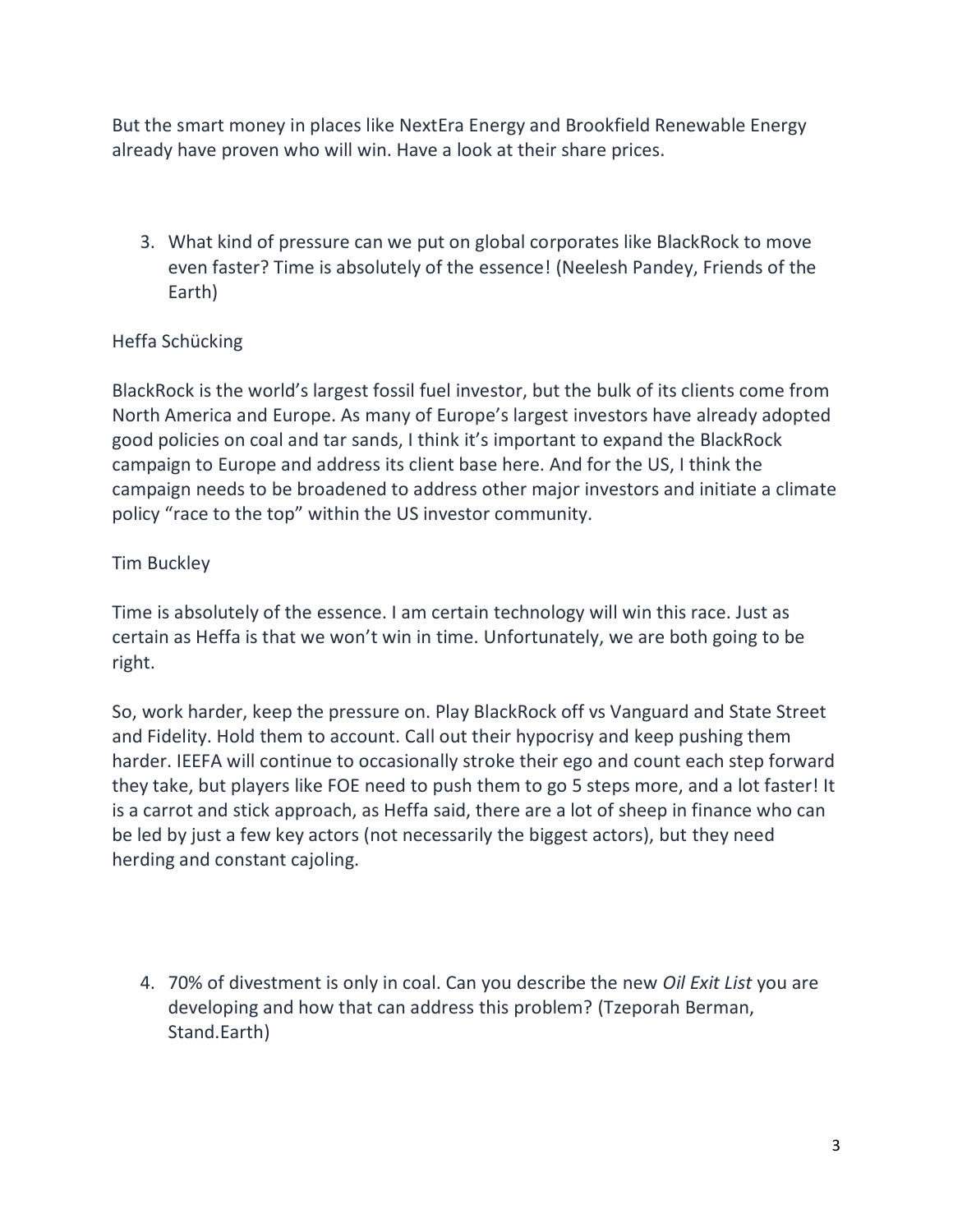## Heffa Schücking

The coal exit list has helped shape financial institutions' policies on coal and we hope that the Global Oil & Gas Exit List (GOGEL) can have a similar impact. But we shouldn't forget that we are talking about a much bigger industry here. The coal exit list features around 2,100 companies and in the U.S. alone, there are over 8,000 independent oil and gas producers. So, building a global oil and gas database is a much bigger task. We, however, don't have time to lose and will therefore initially focus GOGEL on upstream oil and gas companies and critical midstream infrastructure companies that are developing LNG terminals or pipelines. But we plan to expand the scope of the database from one year to the next.

Preparing the list is, however, really only a first step. The next and more important step is building a campaign that forces financial institutions to stop channeling new money to the industry. So once GOGEL is published, we need all hands on deck to make sure that this new tool can achieve the same impact that the coal exit list has had.

#### Tim Buckley

IEEFA's list is separate and less comprehensive to the great work Heffa's team is doing on the oil & gas exit. We are starting a count of globally significant financial institutions with a formal tar sands and arctic drilling exit policy. We are at about 20 so far, way less than the 139 with formal coal exit policies. But on the positive, half the announcements to-date in 2020 have included either a tar sands or arctic drilling exit policy alongside their updated coal exit policy. So, momentum is building beyond thermal coal mining and coal-fired power generation to the next set of most vulnerable stranded assets.

5. How good are those 'coal exit' pledges? CalSTRS & CalPERS love to say that they've 'gotten out of coal' but we have numbers to show that they still have billions invested. What kind of threshold (time and % coal revenue) do you use to determine actual coal exit? (Vanessa Warheit, Fossil Free California)

## Heffa Schücking

You are right that it's important to look at the "details" of coal exit pledges. As far as I am aware, CalSTRS and CalPers have only exited companies that generate over 50% of their revenues from coal mining. This means their policies cover less than 20% of the companies on the Global Coal Exit List (GCEL). The GCEL uses three criteria to define the coal industry: over 20% coal share of revenue or power production, 5 million tons of coal production or 10 GW of coal-fired capacity and all companies that have plans to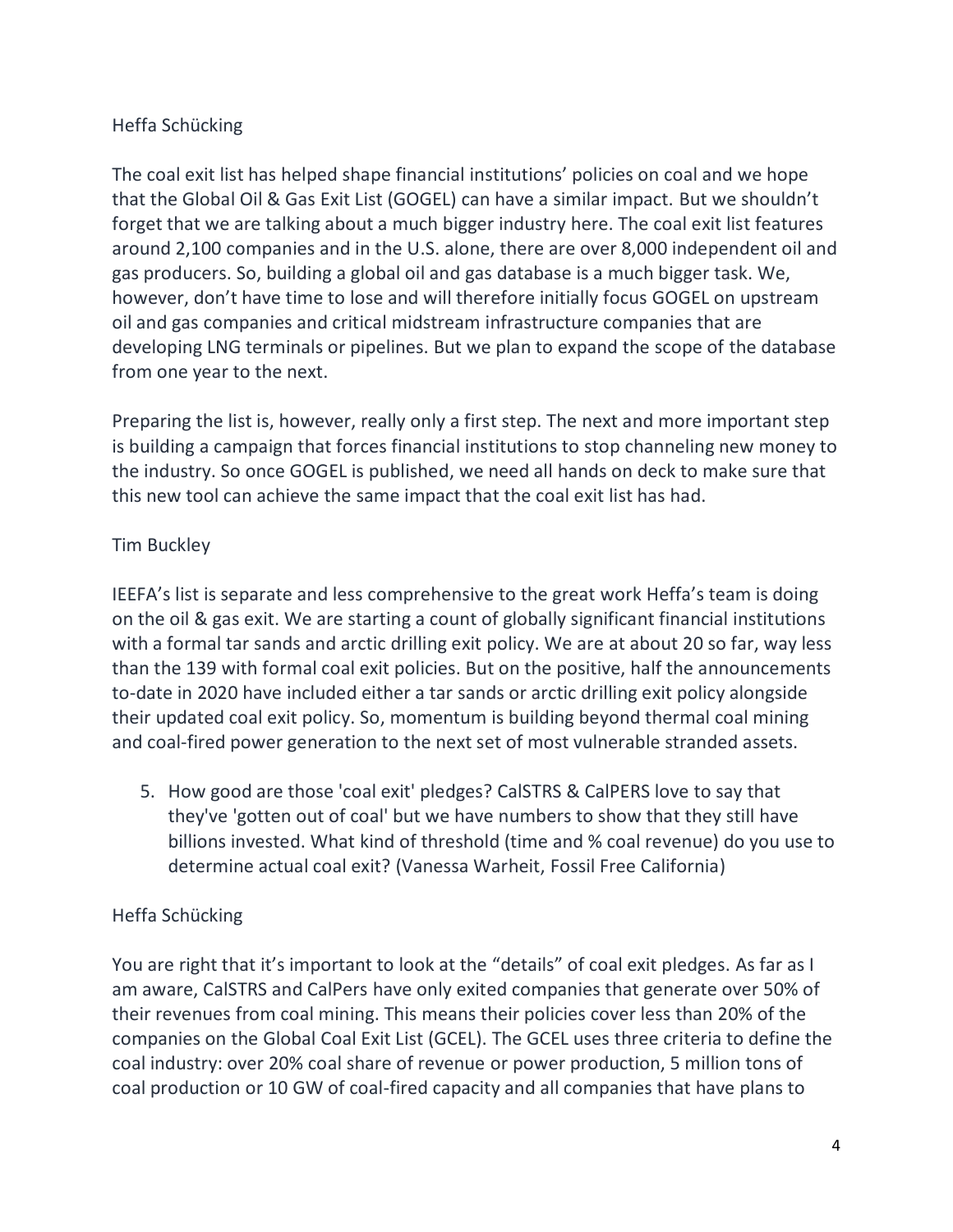develop new coal power plants, mines or coal transport infrastructure. If any one of these 3 criteria apply, the company should be considered part of the coal industry and needs to be divested. CalSTRS and CalPERS thus still have a lot of homework to do!

### Tim Buckley

I'm with Heffa. They are a start, but nowhere near enough. Not comprehensive, not all inclusive, initially, full of loopholes. But they get better with each iteration.

To-date we have said 'well done' to BlackRock's first five steps in the right direction in January 2020, but they have to take another 50 steps to align with Paris. But the first steps are the hardest, hence why I'm positive. The next step will be for BlackRock to formally divest the world's largest coal-fired power generators. This will come within six months, would be my guess. And then a progressive shift to a low carbon MSCI World Free Country Index for their massive index funds will come 12 months after that, I would guess.

6. Do you see any linkages between the movements for racial justice and climate? How do you build more power at the intersection of the two? (David Tuft, 2030 Solutions)

## Heffa Schücking

Yes, there are indeed many linkages. Police brutality is just one facet of the systemic inequality and racism that characterize U.S. society. People of color are disproportionately exposed to the pollution and health impacts of the fossil fuel industry. Black communities are disproportionately located in areas that are vulnerable to climate hazards like hurricanes or flooding, but the government does less to protect them as we saw during Hurricane Katrina. The fight against climate change can only be successful, if it is also a fight for human rights and against discrimination and racism.

#### Tim Buckley

Absolutely. Although IEEFA has an energy-finance focus, we're very aware of the disparities that exist and the way fossil fuel industries impact certain communities more than others. That's why data and research are essential. They can demonstrate the weak business case for some of these industrial interests that have caused such harm to the communities that are most impacted. Civil society groups need to partner with the research community to strengthen the environmental, public health, and economic aspects of polluting industries.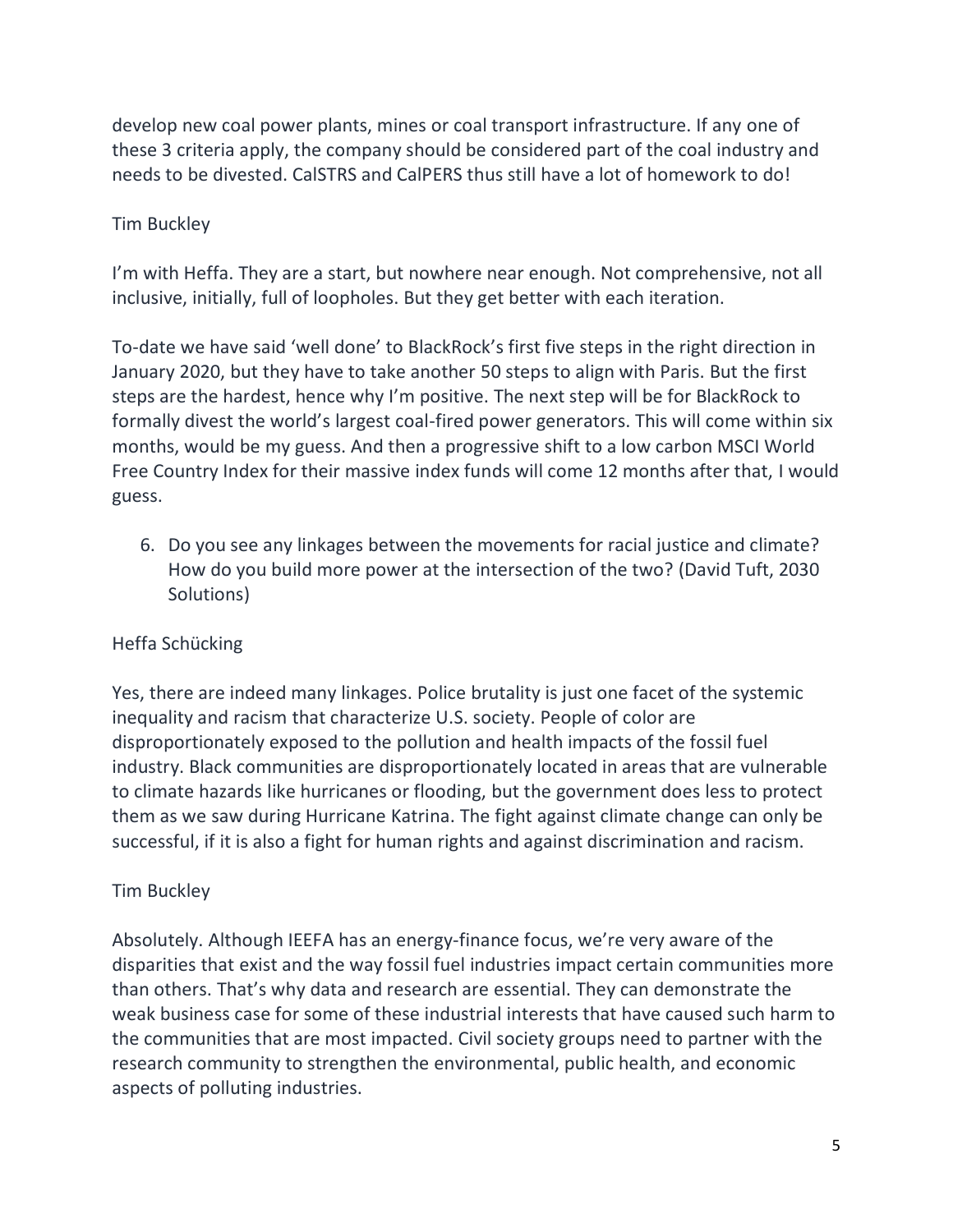7. What can be done to stop the IMF and World Bank from still promoting tax breaks for new capital investments in fossil fuel infrastructure - do you know of any champions on this issue? (Heike Mainhardt, urgewald)

## Heffa Schücking

It is indeed scary to see how the World Bank is using technical assistance and development policy loans to prepare the ground for new fossil fuel infrastructure. The only champion I can think of here is us - the climate movement. We need to pressure the major shareholders of these institutions to stop pushing a fossil fuel agenda.

### Tim Buckley

The IMF and WB have done good so far, but maybe a retrograde step is in the making with new management. My champions are the [Nordens](https://ieefa.org/ieefa-nordic-region-leading-by-example-since-2013/) and the EU (Angela Merkel, Christiana Figueres, Mark Carney, Christine Lagarde – funny, one older white guy got in there, but he has done great things for shifting the global finance regulatory debate!). I'll risk an internal IEEFA muntiny and add Bernard Looney as well, I reckon he will break through, or break at BP. Each to their own on personal champions. Plus, I root for Narendra Modi, he is making a huge difference in advancing the energy transition in India.

The issue I see for multilateral development banks is that, for now, they still see fossil gas as a transition fuel. How wrong they are, but we know that now with the 2020 satellite data. Read about it [here.](https://www.desmogblog.com/2020/04/25/new-satellite-data-confirms-scale-methane-leaks-permian-region) There is also too much greenwash going on about hydrogen – to me there is only fossil hydrogen vs renewables hydrogen. "Blue" is PR spin for fossil gas.

8. What is the best explanation for Exxon's persistent lagging on climate: do its executives (and presumably investors) view it as "too big to fail"? How can we tackle this? (Zorka Milin, Global Witness)

## Heffa Schücking

I would turn the question around: Why should Exxon change? As long as investors and banks continue to stick with the company, regardless of how much harm it's causing to our climate, there is no real incentive for it to change. The best way to tackle Exxon is to go after its banks and investors.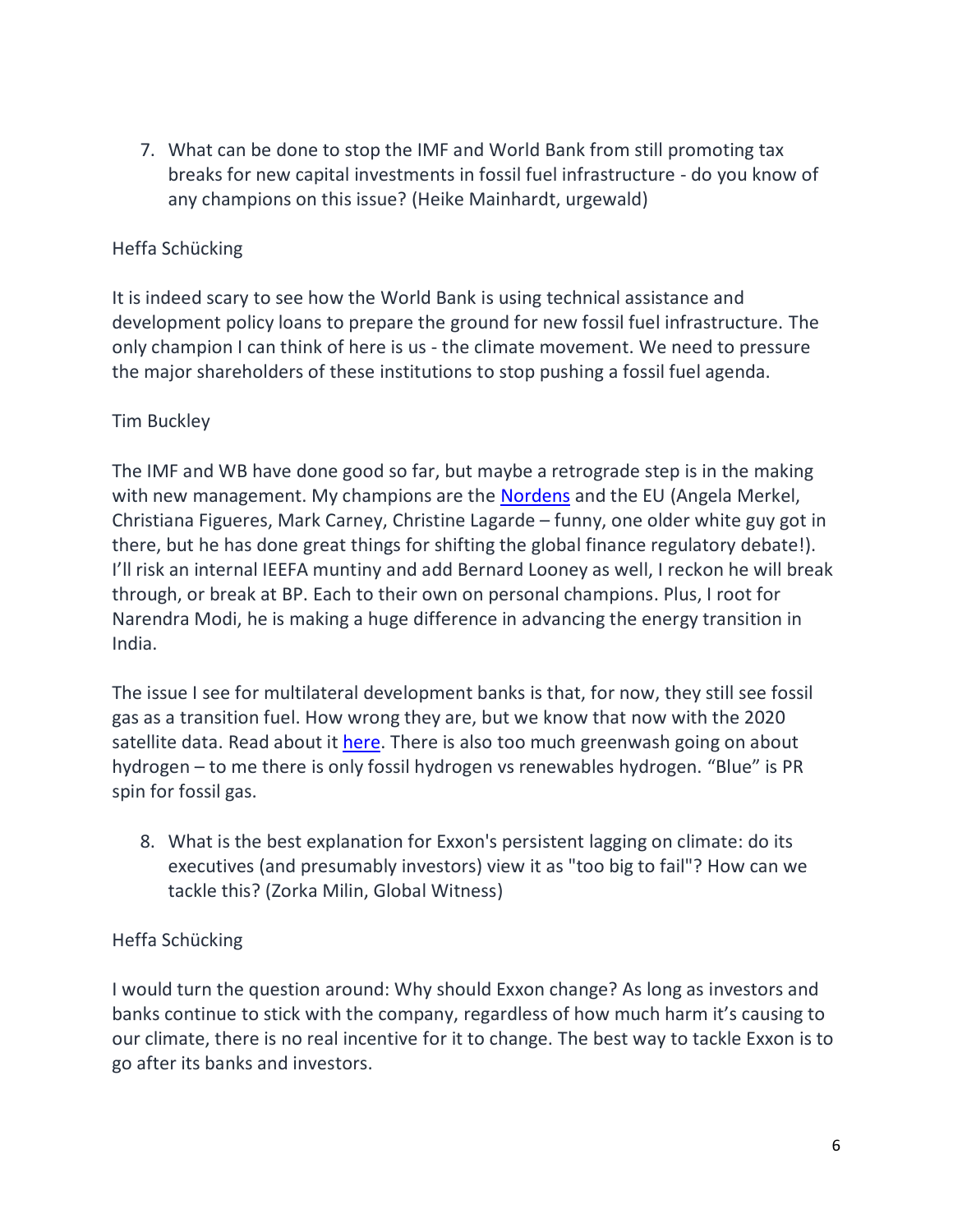Total self-interest and group think. They think they can continually personally profit by incumbency. The irony is they are consistently now destroying shareholder wealth with their climate science denial. But we saw that with Peabody and Chesepeake's management, they are the last to realise they are dinosaurs.

To me, this is about leaders (Nextera, Orsted, ENEL, Renew Power of India, Goldwind of China – not too many of these, unfortunately), firms belatedly seeing the writing on the wall and belatedly pivoting (ENGIE, Total, Shell, BP, Adani) and [then there are] the dinosaurs. There is no point campaigning on dinosaurs, they will never see reality, extinction is the end result for them.

9. When the oil & gas majors commit to net zero are they not baking in unrealistic CCS and BECCS scenarios and also basing alignment with demand scenarios that continue to allow them to expand? How do we better expose that? (Tzeporah Berman, Stand.Earth)

### Heffa Schücking

You are absolutely right. Net zero pledges have become a kind of smoke screen to hide the fact that their business model and their capital expenditure plans are completely incompatible with climate stability. Up to now, none of these companies have actually laid open how much of the net zero would be achieved through real emission reductions and how much would be due to offsetting and other measures. What we need from the oil and gas majors are not vague net zero pledges, but concrete time-bound plans for a managed decline that leads to real zero.

## Tim Buckley

True, all the EU Oil & Gas pledges of 2019/20 for "net zero by 2050 or sooner" type commitments have plenty of holes in them. But I think we'll look back at 1HCY2020 and see this as a pivotal moment, they have all started facing in the right direction, and are shuffling forward (albeit they mostly all wrongly still see fossil gas as a transition fuel, they are slow learners). Now we must make the shuffling go a lot faster.

10. This also doesn't include the hefty sovereign debt being taken on by emerging markets and developing countries which take on equity stakes in joint ventures, and are funding development based on promises of future revenues. (Isabelle Munilla, Extractive Industries Transparency at Oxfam)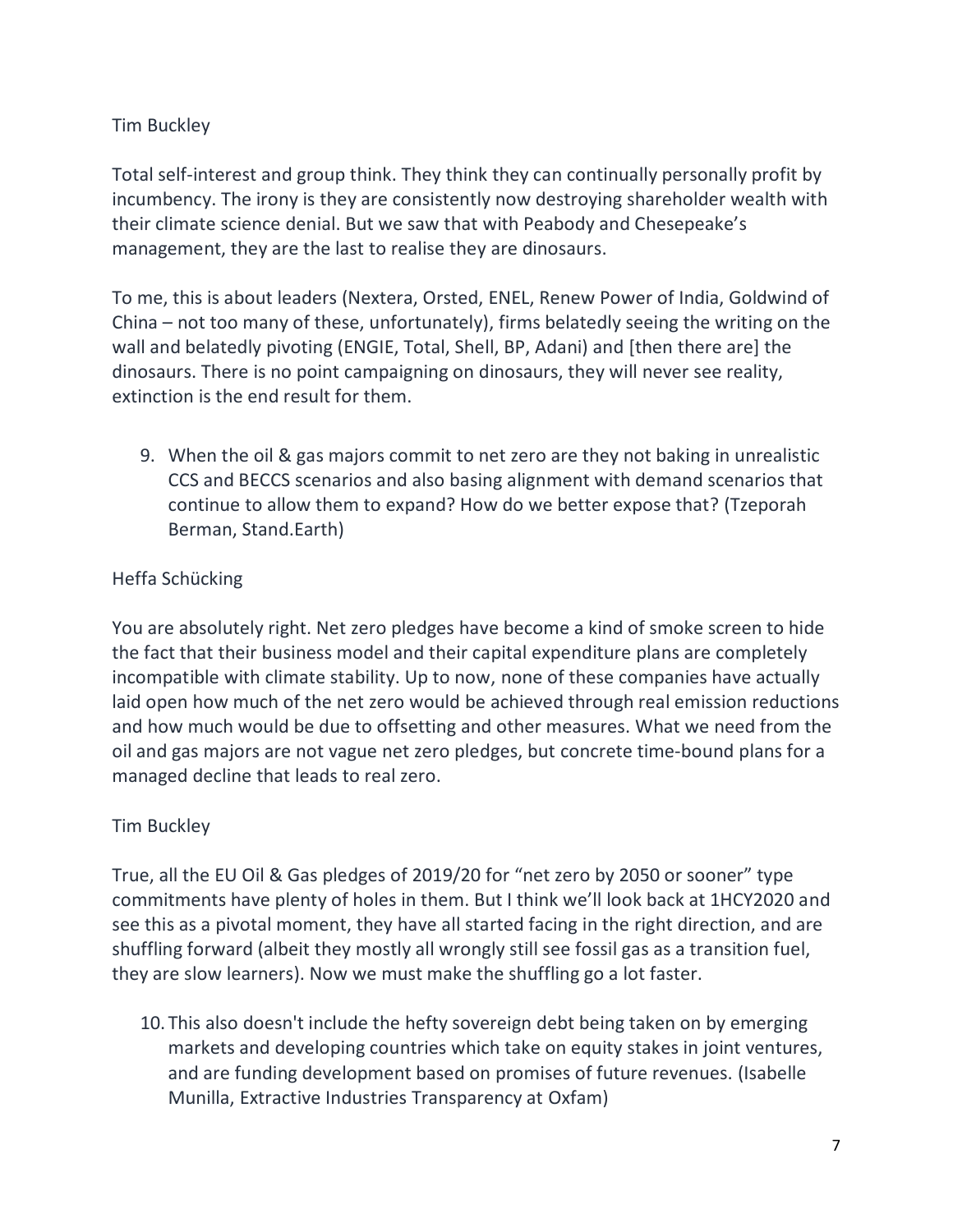#### Heffa Schücking

One hopes that the current crisis will reinforce the idea that betting on future revenues of fossil fuel projects in the middle of an energy transition is risky, stupid behavior.

## Tim Buckley

The emerging markets are being guided by "Developed" Country government export credit agencies, and the promise of government-sponsored capital subsidies from the likes of JBIC, JICA, KEXIM, Sinosure, China Development Bank, USEXIM. The corruption is so much easier in developing countries when there are multi-billion-dollar foreign government-sponsored capital subsidies. Under-the-table payments are systematic here, and one of the reasons India has been so successful, is with their transparent, online, public reverse auctions for renewable energy. Competitive tension and transparency have virtually eliminated corruption, at least compared to a coal-fired power project.

11. How did you get investors to pay attention to the coal exit list, and what lessons learned are there for getting attention to the (future) O&G List? (Meredith Wingate, Energy Foundation)

## Heffa Schücking

Before we published the coal exit list, we had meetings with many European investors and presented the key criteria and the methodology behind the database. We also gave some investors a pre-version of the database and incorporated their feedback, when we found it useful. So many investors already knew about the coal exit list before it was publicly launched. All in all, it wasn't hard to motivate investors to then use our list as it's an excellent database. Getting investors to, however, adopt policies that exclude companies on the coal exit list was a much harder task. It required relentless campaigning by a wide coalition of NGOs that made the coal exit list an integral part of their demands towards the finance industry. So I guess the lesson learned is that we shouldn't just be thinking about the oil & gas exit list as such, but also about the type of campaigns we need to build to accompany it.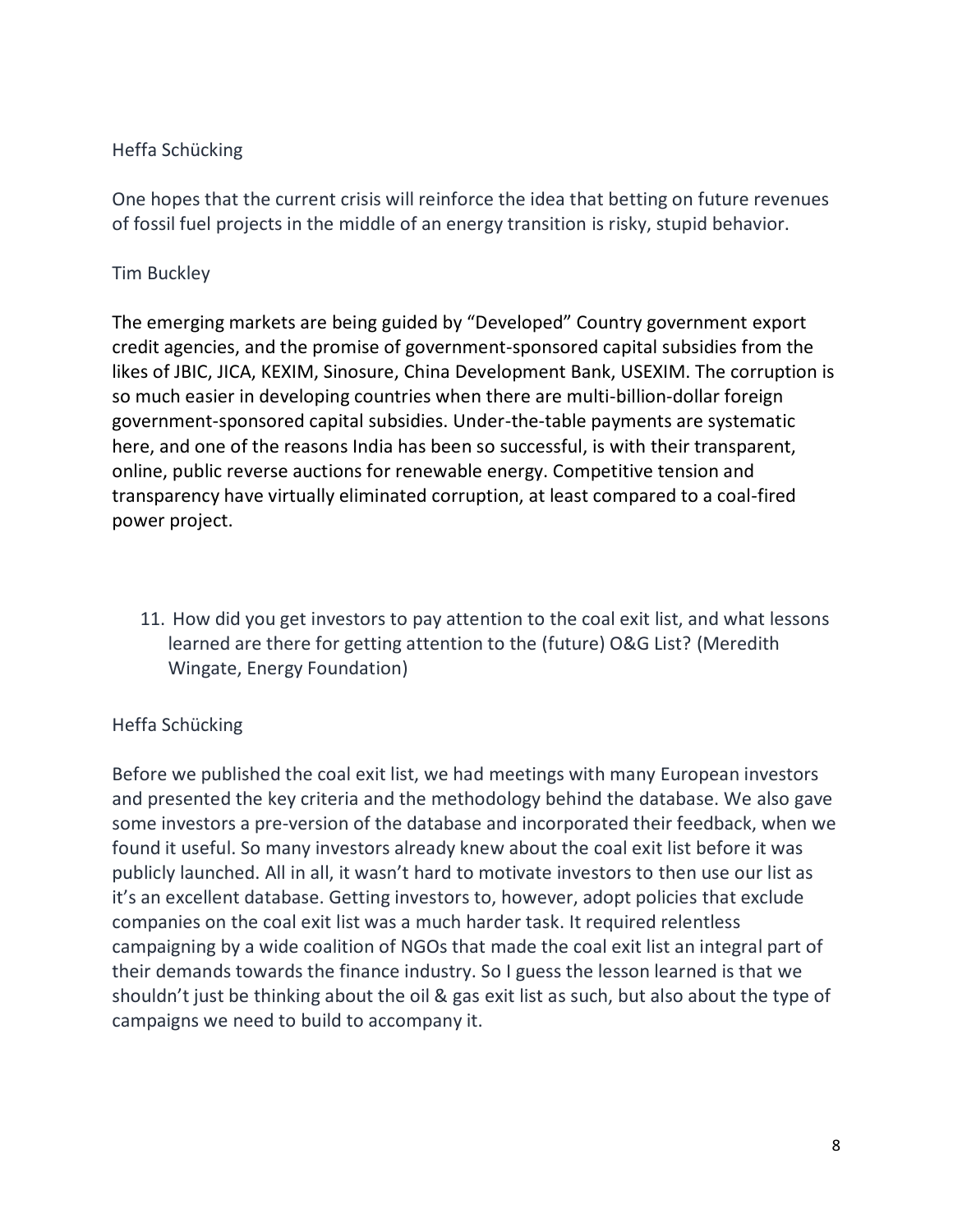Investors are increasingly aware of the coal exit list. We should all reference Heffa's team's huge investment in time and effort. But every time a global investor looks at the wealth hazard of continuing to hold fossil fuel firms, they are reminded why they should have acted a year or two ago, and will increasingly seek it out, either directly or via copying one of their financial peers.

12. How can we prevent Governments - such as in the UK - using the prospect of possible Carbon Capture and Storage (CCS, heavily subsidised by taxpayers) as a reason to continue subsidising oil and gas production? (Ken Penton, Global Witness)

## Tim Buckley

We probably can't. Snouts in the public taxpayer trough is inevitable. But almost everyone I talk to knows coal-CCS is a joke, it only makes commercial sense with a really high price on carbon, so it is self-defeating given the commercial viability of renewable energy today. The EU oil and gas majors are giving one last hurrah to gas CCS in Scandinavia and the North Sea, supported by government subsidies. But it is a fig leaf that will be seen as such by anyone who actually looks. Don't expect an Oil & Gas company CEO to call this out, his job rests on his having this broken crutch as an excuse!

13.Despite investments in renewables, Adani is still one of the most aggressive coal power expansionists worldwide. How can the backlash companies like Siemens and Talanx recently faced for working with Adani be replicated to deter Adani's investors? (Jacey Bingler, urgewald)

## Heffa Schücking

Just to be clear: However much Adani is investing in renewables, over 60% of its power generation is still coal-fired and next to the Carmichael mine in Australia, it is also still developing new coal power plants in India. So anyone who is acquiring Adani bonds or providing corporate loans to the company is helping to fuel new coal investments. I therefore think we should be putting much more pressure on banks like Standard Chartered, Barclays, JPMorgan Chase, Citigroup and Deutsche Bank, which are top financiers of Adani.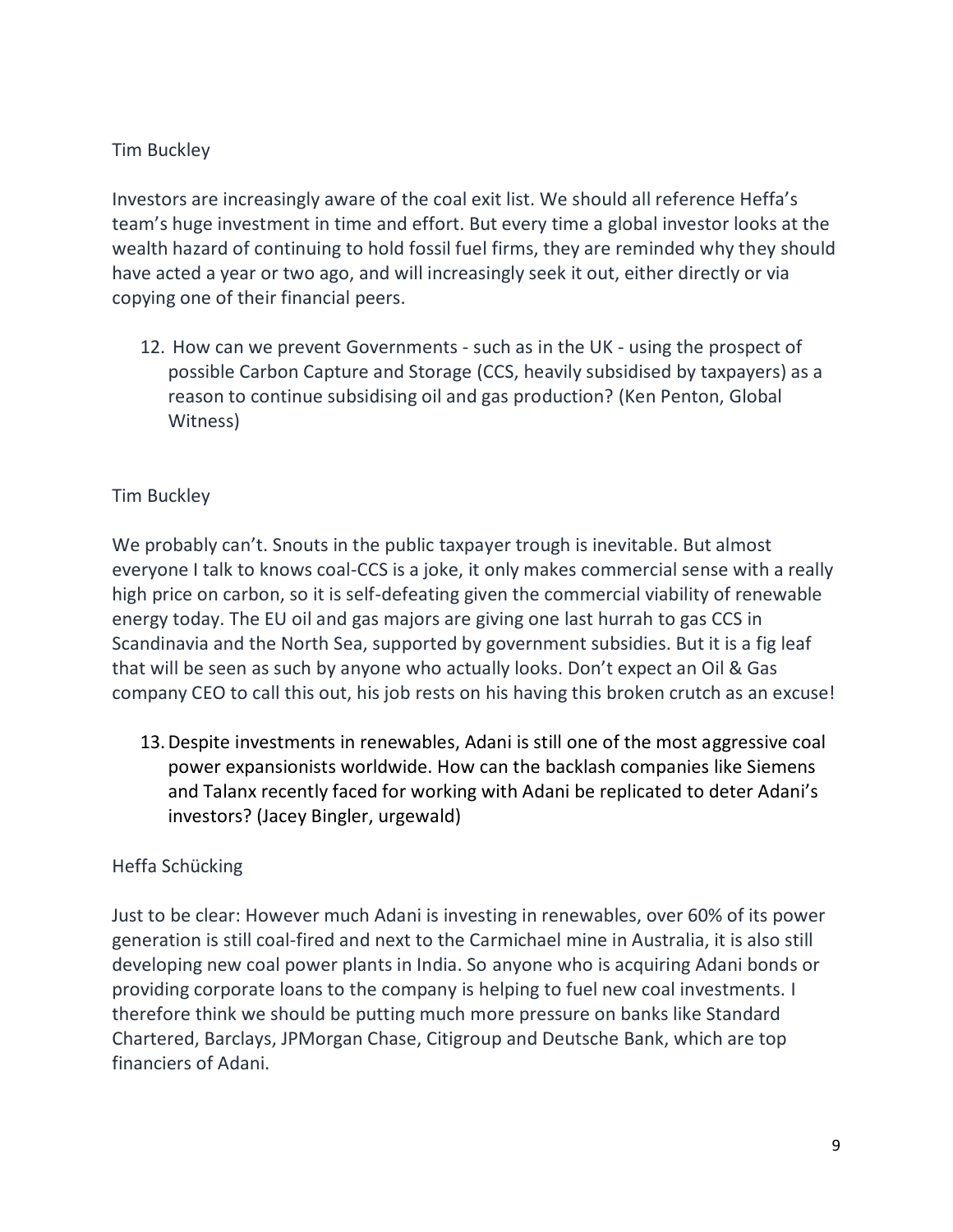Gautam Adani is fully aware that this technology race has already been [won.](https://www.linkedin.com/pulse/green-energy-acceleration-post-covid-world-gautam-adani/?trackingId=tavFdIeYLvbTCltQAfbrkw%3D%3D) But India will still be using coal for several decades to come, and as such, Adani will continue to try to profit from being fuel agnostic. But don't underestimate the power of success. Adani is the largest investor in renewable and grid infrastructure in India, and his listed entities are flying sky-high, up 1100% and 800% respectively in the last 2-3 years. In contrast, Adani Power (owner of 12GW of coal-fired power generation) is down 60% in the last decade, and Adani is now delisting Adani Power because it no longer has access to debt or equity capital markets. Gautam Adani invested in Carmichael a decade ago, he is long and wrong, but unfortunately, he can still manipulate the situation to profit where no one else could. Any project is viable if you throw enough subsidies at it  $-$  and the Carmichael/Godda coal projects have received subsidies from Australia, India and Bangladesh.

14. How much can we trust these net-zero announcements by oil companies? Do they actually mean what they say or is it just greenwashing? (Nicole Rath, urgewald)

## Heffa Schücking

In my view, these announcements are worthless. As long as companies like Total, Shell or BP are still developing new oil and gas projects, it's clear that they have no intention of changing their business model to become Paris-compliant. As the old saying goes: talk is cheap. The CEOs, who are making these net-zero promises today, will long be out of office or under the ground in 2050.

#### Tim Buckley

We can't trust them. We need to collectively hold them to account, call out their shortcomings, and make them go harder, faster and higher.

15.While working out the cost economics of solar or wind power, why is no attention given for cost towards reactive power compensation equipment which are required to manage the voltage in the grid? Again, my question is towards transition from fossil fuel to solar without considering the huge cost involved in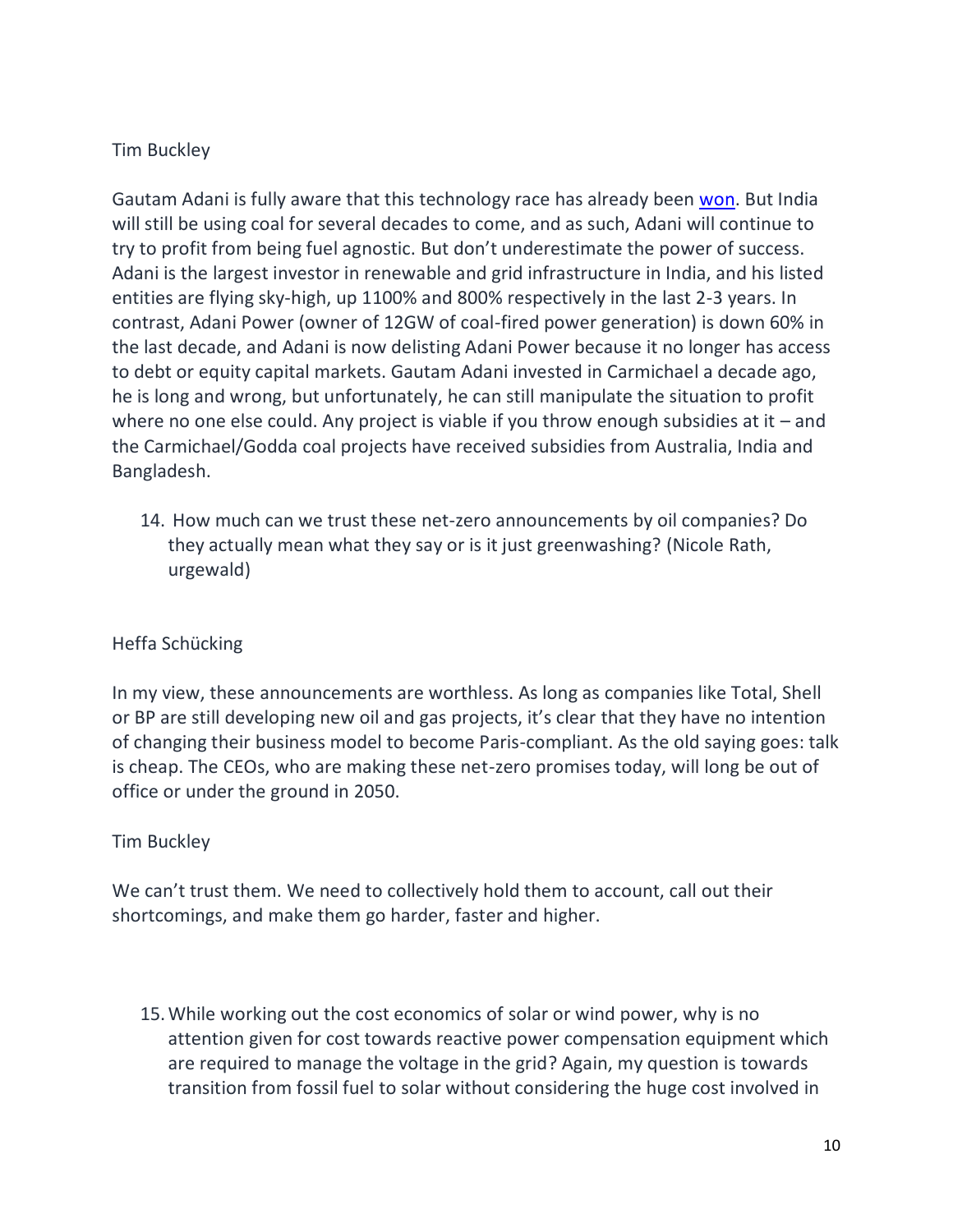investing in reactive power compensation, like capacitor banks or synchronous condensers in solar power grids which is otherwise not required in fossil fueldominated grids [I am more interested in managing reactive power in RE grid without extra cost since conventional hydro or thermal power generators do the function of absorbing/supplying reactive power without any extra cost]. (Sudheendra K)

#### Tim Buckley

First, the fossil fuel companies claimed the moral high ground, RE is nice, but too expensive. Now RE is the lowest cost, and wins the merit order race every time once built. So now fossil fuel companies get the IEA to parrot the need to talk about the firmed cost of variable renewable energy (VRE), taking all the grid stabilization costs. Fair enough, but why does the IEA talk of firmed VRE LCOE but not the internalized cost of carbon when it comes to coal LCOE? It is all a game. The incumbents tell us what they want us to think, and the disrupters will disrupt. VRE is the ultimate disruptor, because it has a zero marginal cost once built, so it wins the war. The best transition would be if we had a proper price on everything. A time of day price for electricity, and a price for grid services. But once we have a price for grid services, coal power won't win that race either, a battery will win on some, PHS, DRM, interconnects or a gas peaker will win on time-of-day grid firming delivery. Managing grid voltage stability is just a service, put a price on it and let the best technology win – my bet is that this will be a battery or green hydrogen (in a decade's time), leaving a 24/7 baseload coal power plant dead and redundant!

16. To Justin's comment about owning Peabody -- what do you think of the strategy some advocate, of divesting a majority of holdings but keeping a toe in, in order to continue engagement? (Vanessa Warheit, Fossil free California)

## Heffa Schücking

It's only worthwhile engaging companies if you think they can change. And as 100% of Peabody's business is coal, engagement is not a realistic option here. In general, I'd also like to state that you don't necessarily have to be invested in a company in order to engage it. The private Norwegian pension fund, KLP, for example, often continues to engage companies it has divested by pointing out what changes the company needs to make for KLP to be able to re-invest in it.